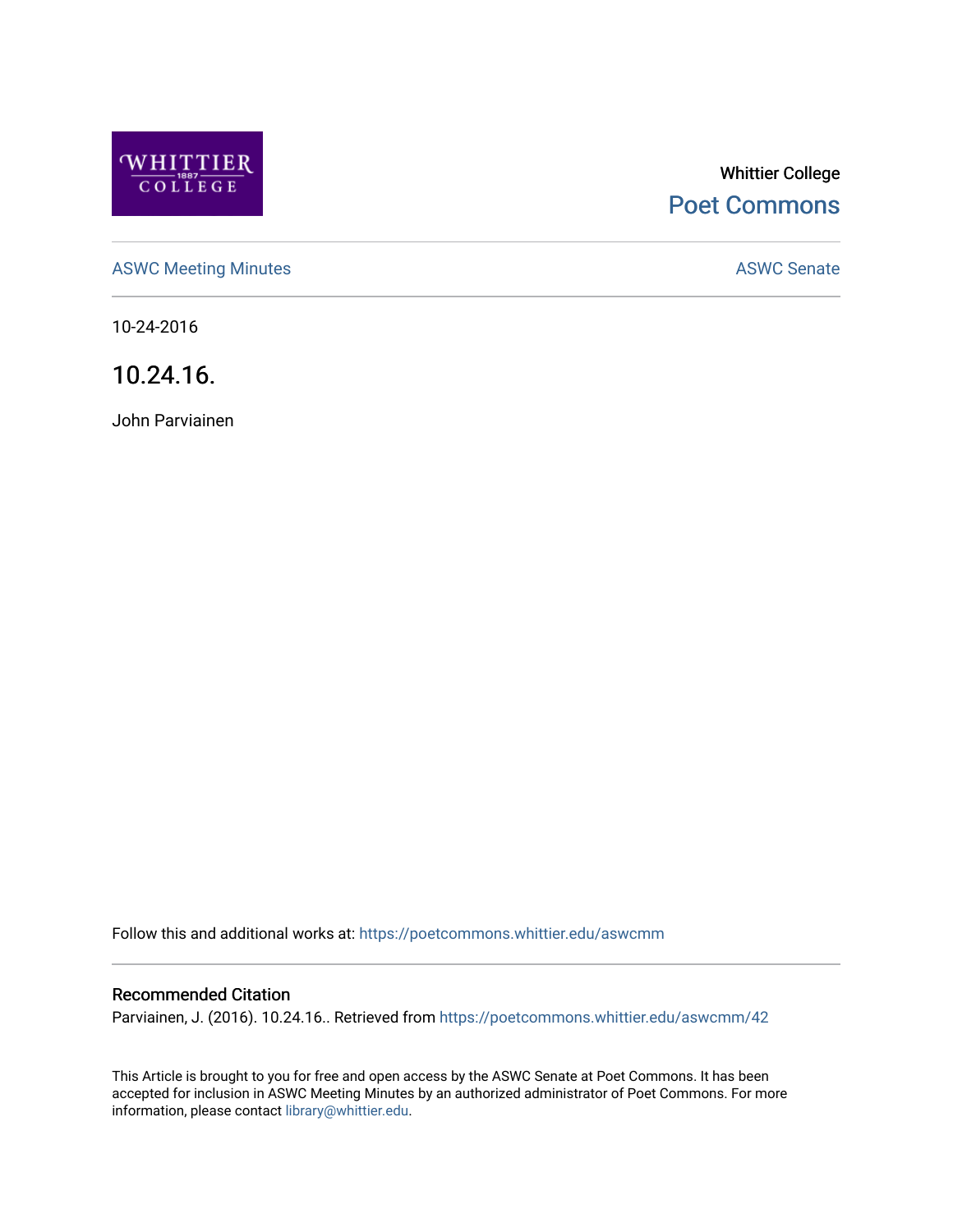

## **Meeting Minutes for October 24, 2016**

- **I. Meeting is called to order at 7:05 PM**
- **II. Moment of Silence**

## **III. Inspirational quote Sen. Wells**

## **IV. Mission Statement**

**a.** The ASWC Senate, as the governing body of the Associated Students of Whittier College, is dedicated to the betterment of the college as an institution and as a member of the broader community. The Senate shall assist on-campus clubs and organizations in creating, promoting and implementing dynamic programs and events that involve students and add value to their educational experience. This body will act as an open forum for students to voice their opinions and desires, always keeping the best interests of the ASWC in mind. In all of its actions, the Senate will serve the students first with integrity, dedication, responsibility and **Read by Sen. Laguna**

# **V. Whittier College Budget Presentation – Vice President of Finance, Jim Dunkelman**

- **a.** Total revenue of Whittier College: \$59.2 million (an increase of \$783,000)
- **b.** \$92 million in revenue is generated from student fees
- **c.** The main expenses of the college are spent on:
	- **a.** Financial/student aid (approximately 75% of Whittier College's operational budget is spent on student aid and salaries)
	- **b.** The endowment
	- **c.** Advancement
	- **d.** Athletics
	- **e.** Enrollment
	- **f.** Dining services
	- **g.** Student life
	- **h.** The president's office (the president's salary)
	- **i.** Plant (the cost to maintain facilities and grounds, residence halls, utilities, and custodial)
		- 1. Contracts with FSP is an example of an expense under "plant"
		- 2. Approximately \$2.7 million is spent on grounds and \$1.5 million is spent on utilities
		- 3. Funds were added to maintain the grounds when the new FSP contract was signed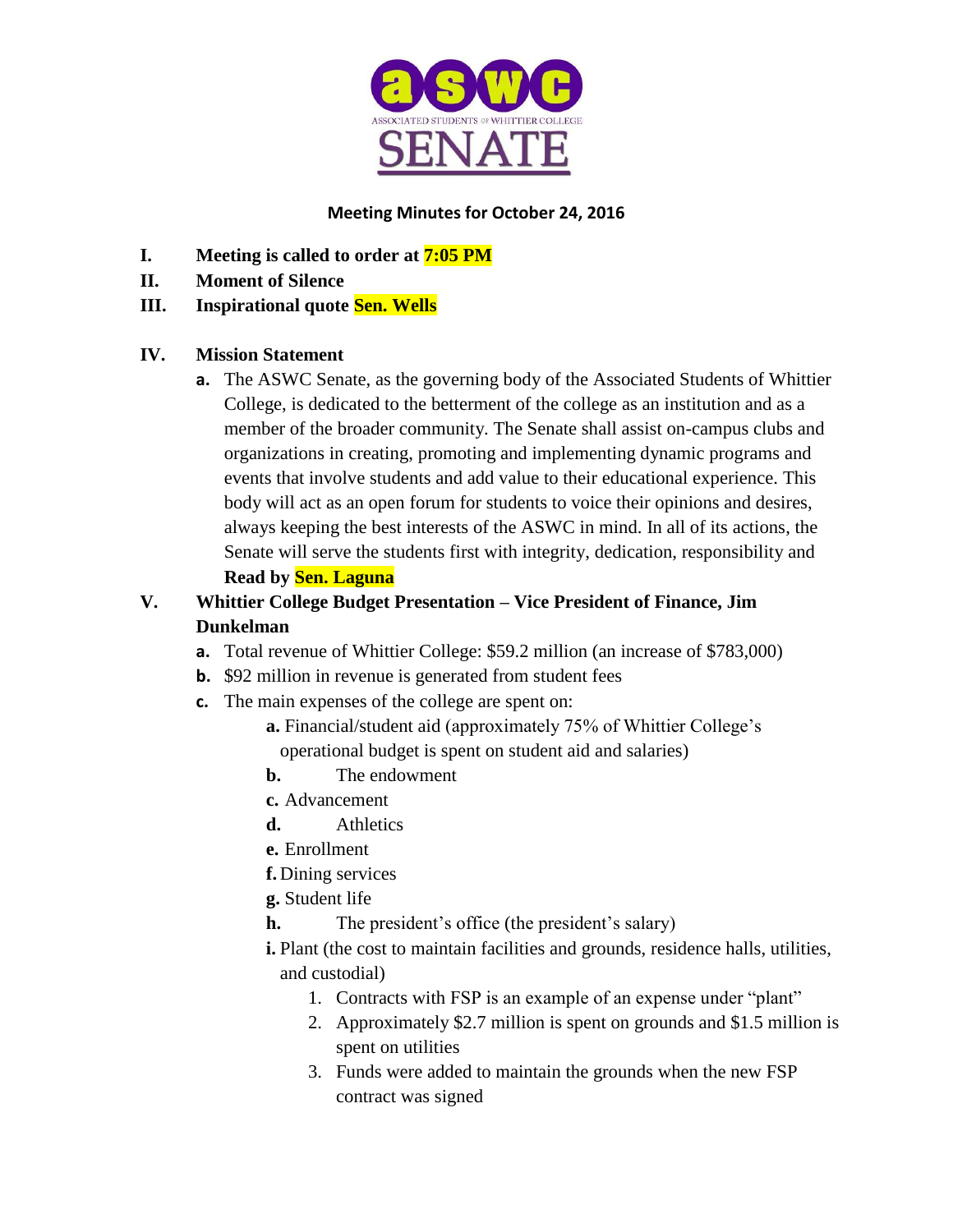- 4. We will not know how much exactly the new FSP contract will cost until the end of the year
- 5. Sodexo (previous maintenance provider) was a fixed price contract which means their contract with Whittier College was negotiated each year. They were the maintenance providers for 15 years at Whittier College.
- 6. Last summer, a consulting firm was brought onto campus (Duane Hickling) to evaluate our contract with Sodexo and to offer any ways that Whittier College could save money. Hickling recommended that Whittier College should bid the Sodexo contract out to have more competitive pricing. Six firms were interested in the price range that we were looking for, but the list was narrowed down to three. With the help of Hickling & Associates, a group of firms were decided on (Sequoia, Flagship, and FSP being the conglomerate). The new FSP contract is known as a "level of efforts contract.
- **j.** The student aid rate for private schools is projected to increase for the foreseeable future
- **k.** The endowment revenues for Whittier College are currently at \$97.3 million which is relatively low compared to other private colleges that are similar in size. However, the endowment has increased more than \$30 million since 2010 when it amassed just \$65 million. The endowment exists from donations to the college. The donations are invested and then allocated according to the donor's preference. For example, a donor might want their money to be spent on scholarships for students or on campus improvements.
- **d.** \$62 million is generated from tuition costs and \$10 million is generated from Room and Board.
- **e.** \$7.3 million is spent on administrative salaries
- **f.** As of 2014, Bon Appetit had a contract of approximately \$3.7 million
- **g.** As of 2014, Sodexo had a contract of approximately \$3.1 million
- **h.** Approximately \$9.7 million was spent on "Auxilary Enterprises" (residential facilities, food services)
- **i.** Approximately \$14 million was spent on student services

# **VI. Roll Call- Secretary Parviainen**

**a. Present:** President Rashid, Vice-President Dueñas, Treasurer Heymans, Secretary Parviainen, Director Marquez, Director Manning, Representative McMurray, Sen. Blomso, Sen. Gil, Sen. Jacinto, Sen. Scurr, Sen. Pistolesi, Sen. Laguna, Sen.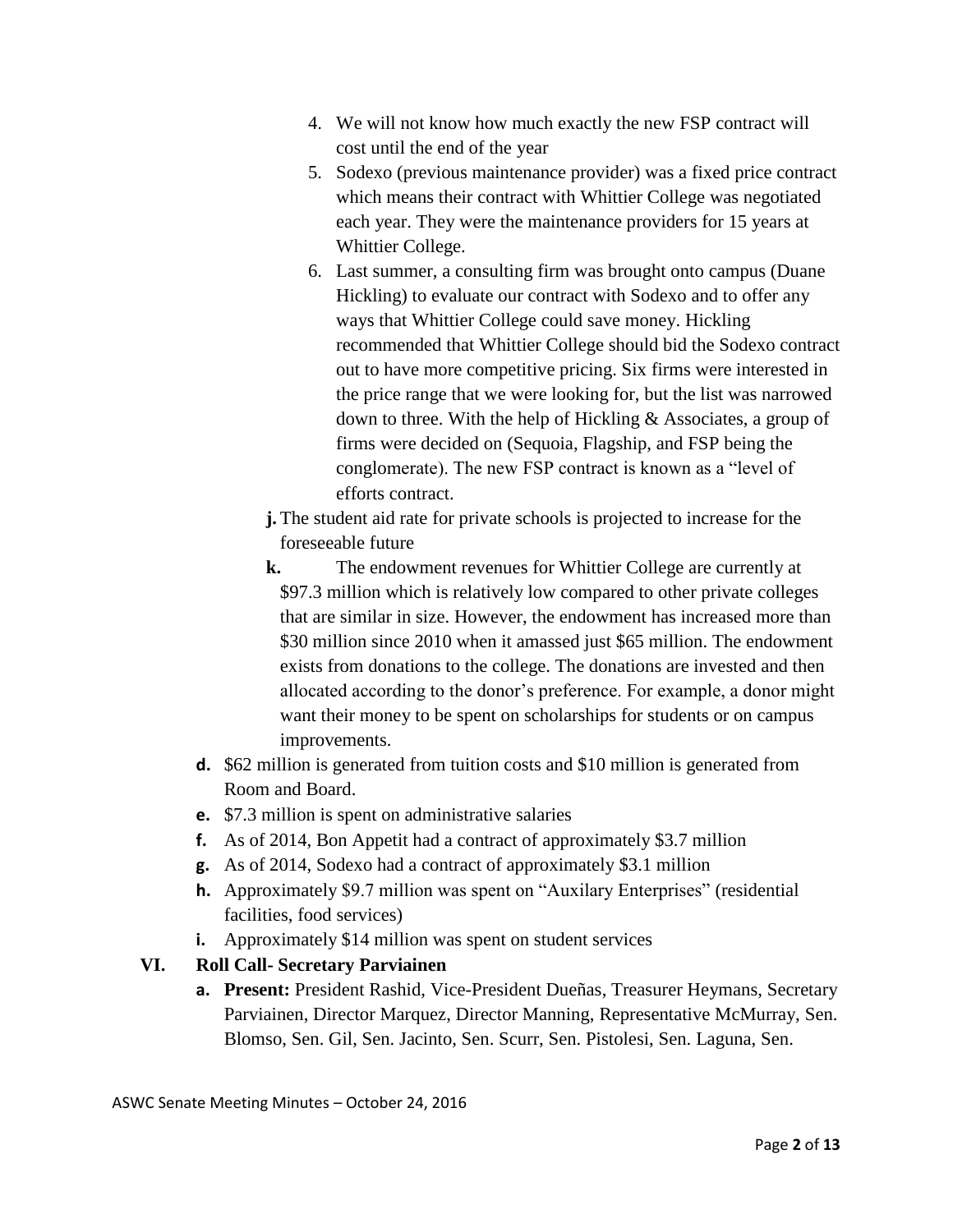Brown, Sen. Scriber, Sen. Vega, Sen. Bettridge, Sen. Wells, Sen. Boynton, Sen. Campos, Sen. Angileri, Sen. Chen, Sen. Fossier

- **b. Absent excused:** Pres. Rashid, Sen. Angileri, Sen. Campos
- **c. Unexcused:**

#### **VII. Minutes Amendment/Approval**

- **a.** Approved by Sen. Boynton
- **b.** Seconded by Sen. Scurr

#### **VIII. President's Message- President Rashid**

**a.** Presented by VP Dueñas: It will be a very long meeting tonight. We have two items to add to miscellaneous and a very large hearing for funding tonight. The State of the ASWC Address will be November  $2<sup>nd</sup>$  in the Campus Courtyard at 5:30pm. All senators and E-Board members will be in attendance.

#### **IX. Treasurer's Report- Treasurer Heymans**

General Fund Balance: \$47,000.00 Total Funds Allocated Thus Far: \$45,192.65 Operational Account Balance: \$ 11,725.31 Reserve Account Balance: \$23,707.58 First Readings Pending \$25,300. 00 Daily Calendar Considerations: \$3,200. 00 Program Board Account: \$43,101.21 First Year Class Council (FCC): \$2,532.50 Diversity Council (DC): \$2,345.84 Inter-Club Council (ICC): \$4,939.44 Social Justice Coalition (SJC): \$4,424.42 Media Council (MC) Account: \$157,759.61 Student Athletic Advisory Committee (SAAC): \$1550.54 Inter-Society Council (ISC): \$3,334.63 Academic Affairs Council (AAC): \$2720.00

## **X. Constituent Reports**

- **a.** Academics Affair Council- *Sen. Blomso* **a.**Explained funding requests to Math Club and helped them prepare for future funding requests. Talked
- **b.** FCC President Sen. Gil

**a.**Can the Meal Exchange Program be provided on the weekends as well as during the week?

- **c.** Commuter Representative *Sen. Jacinto*
	- **a.** Commuter Meet-Up had a great turn out. Many of my constituents were happy about the survey sent out about the spring concert.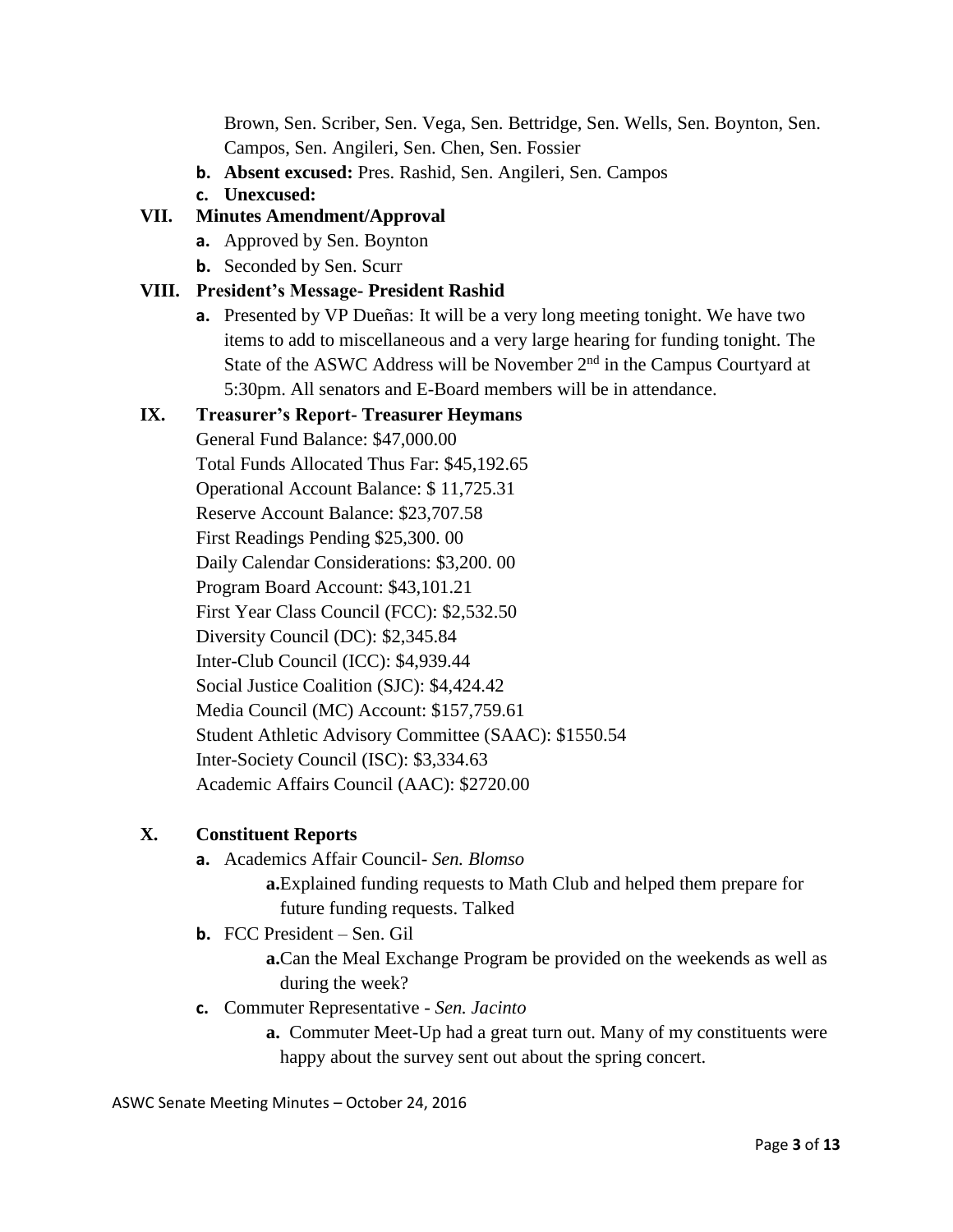- **d.** Residence Hall Representative *Sen. Scurr*
	- **a.** Johnson, first floor bathroom is supposed to be gender inclusive. The lock has been fixed so that it can be accessed. A new foosball table will be coming in on Friday! There have been break-ins in Ball Residence Hall – an e-mail has been sent out about protecting yourselves and your belongings.
	- **b.** Reporting on Wellness Coalition Meeting
		- 1. Next meeting will be Friday, November 18 in the Ball Learning Center. This coalition does the "inSTALLments" (there will be approximately three per month). CPR certification will be on November  $10^{th}$  and applications will be due by November  $4^{th}$ . They held a bone-marrow donation event which attracted 24 student donation. The Great American Smokeout will be November 17<sup>th</sup> (federal date).
- **e.** Student Body Representative- *Sen. Pistolesi*
	- **a.** Constituents concerned about massive gas leak and improper communication from administration to student body. The water in Turner Hall showers are taking a long time to get warm.
		- 1. Associate Dean Hartman: "No students or administration were in danger of the gas leak. It was an issue the city of Whittier was working on."
- **f.** Student Body Representative- *Sen. Laguna*
	- **a.** Met with Professor Barlow regarding Sports Management major. She asked for support from ASWC. I wrote a letter and will be presenting during miscellaneous business.
- **g.** Student Body Representative *Sen. Brown*
	- **a.** Students are excited for a spring concert, as something different than the annual dances.
- **h.** Student Body Representative *Sen. Scriber*
	- **a.** Many constituents expressed concerns about earthquake drill. Out of state students are worried about not knowing what to do if an earthquake happens. The event was messy, disorganized, and overall inefficient.
- **i.** Diversity Council Representative- Sen. Vega
	- **a.**Diversity Council had a successful student activities fair and will be continuing this event in the future. The OEI has storage for SJC and Diversity Councils for any equipment. How are clubs sent to governing bodies? Electricity on bottom half of Harris D is out. Several facilities requests have been sent out, but may be experience a lag in the channel of communication from students to facilities. VPS has been removed from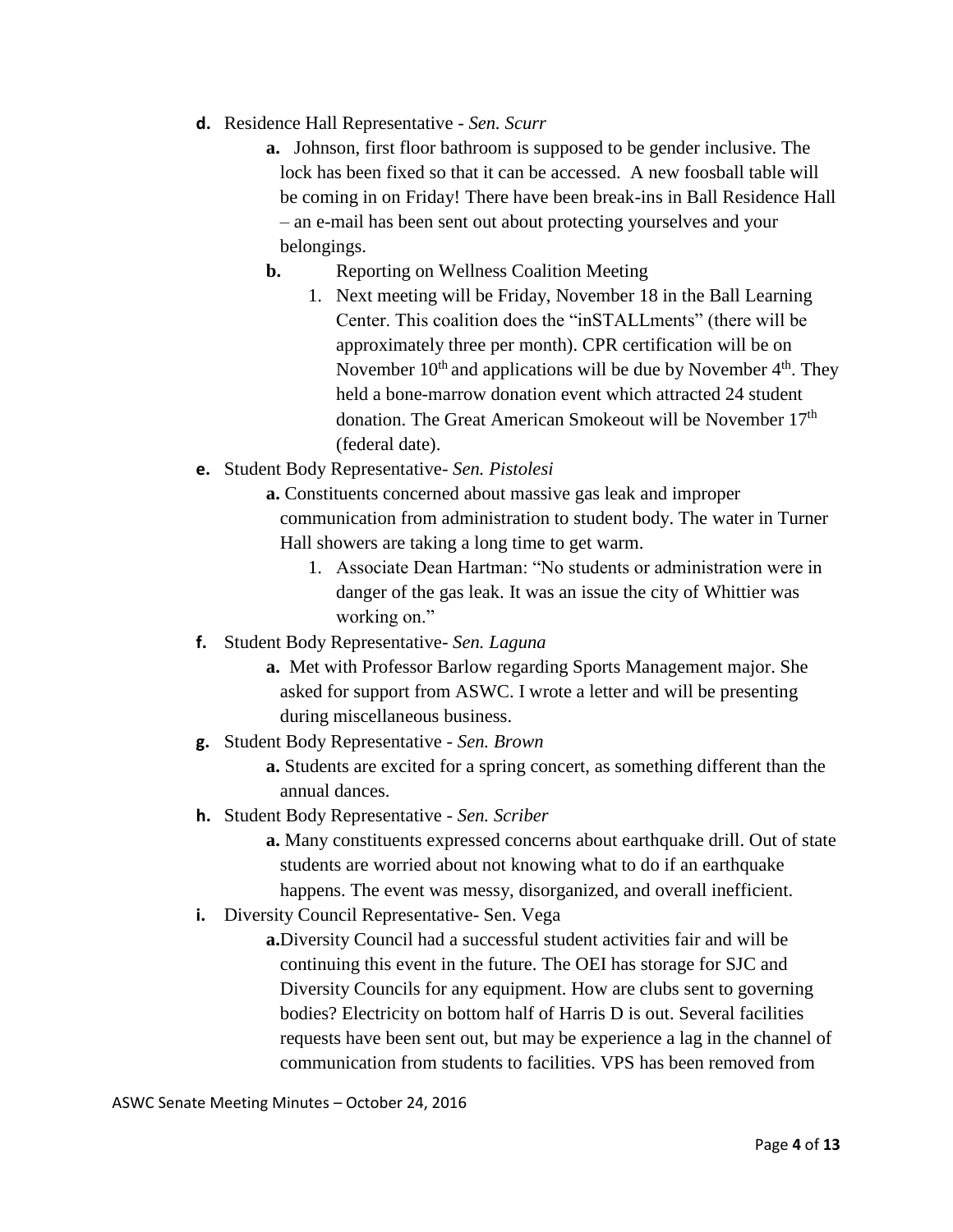their space next to CAAS and administration will not be helping them find another space. This issue will hurt many demographics of students – work study and film students especially. The group is curious about how they could protest to find a concrete student space.

- 1. Sen. Bettridge: The clubs are analyzed by ICC and in collaboration with LEAP. We decide on the best governing body for each club.
- **j.** Inter-Club Council Representative- *Sen. Bettridge*

**a.**Second meeting last Thursday. Vice-President Dueñas gave a report on how to ask for funding. We put together a packet for governing bodies to disperse to clubs regarding how to request funding etc.

- **k.** Social Justice Coalition Representative *Sen. Wells*
	- **a.** We had a successful first SJC meeting on Tuesday. November 15<sup>th</sup> at 6pm will be our next meeting.
- **l.** Media Council Representative Sen. Boynton
	- **a.** QCTV is working on doing elections coverage. KPOET is looking for new staff – students interested in being a DJ. WCSN did a first reading for a "fly pack" which is new equipment for documenting and recording events. We funded \$2,290 in Media Council today for Associate Dean Hartman to come on our trip to Washington D.C. and \$5,447 in unforeseen costs from our trip. Our account has \$158,000.
- **m.** Student Athletic Advisory Committee Male Representative *Sen. Angileri* **a.** Absent
- **n.** Student Athletic Advisory Committee Female Representative Sen. Campos **a.** Absent
- **o.** Inter-Society Council Male Representative *Sen. Fossier*
	- **a.** Orthogonians are doing monthly cancer walks. Senate by-laws have not been followed for past 7 years in regards to funding governing bodies.
- **p.** Inter-Society Council Female Representative *Sen. Chen*

**a.**Athenian dance, "lunA" will be this weekend at the Radisson. There will be transportation from campus to the dance and valid student ID must be presented. Metaphonian Society had fundraiser at Blaze Pizza today. The Thalians are still selling Breast Cancer Awareness bracelets for \$3 each.

## **XI. Committee Reports**

- **a.** Administrative Vice President Dueñas
	- **a.** I am trying to meet with governing body reps and amend constitutions.
	- We need to ensure that constitutions will assist organizations on campus.
- **b.** Budget-Treasurer Heymans
	- **a.** Budget meets every Monday @ 12:00pm. I, Sen. Chen, Nadine Barruga, and BSU all had a discussion about spring concert today.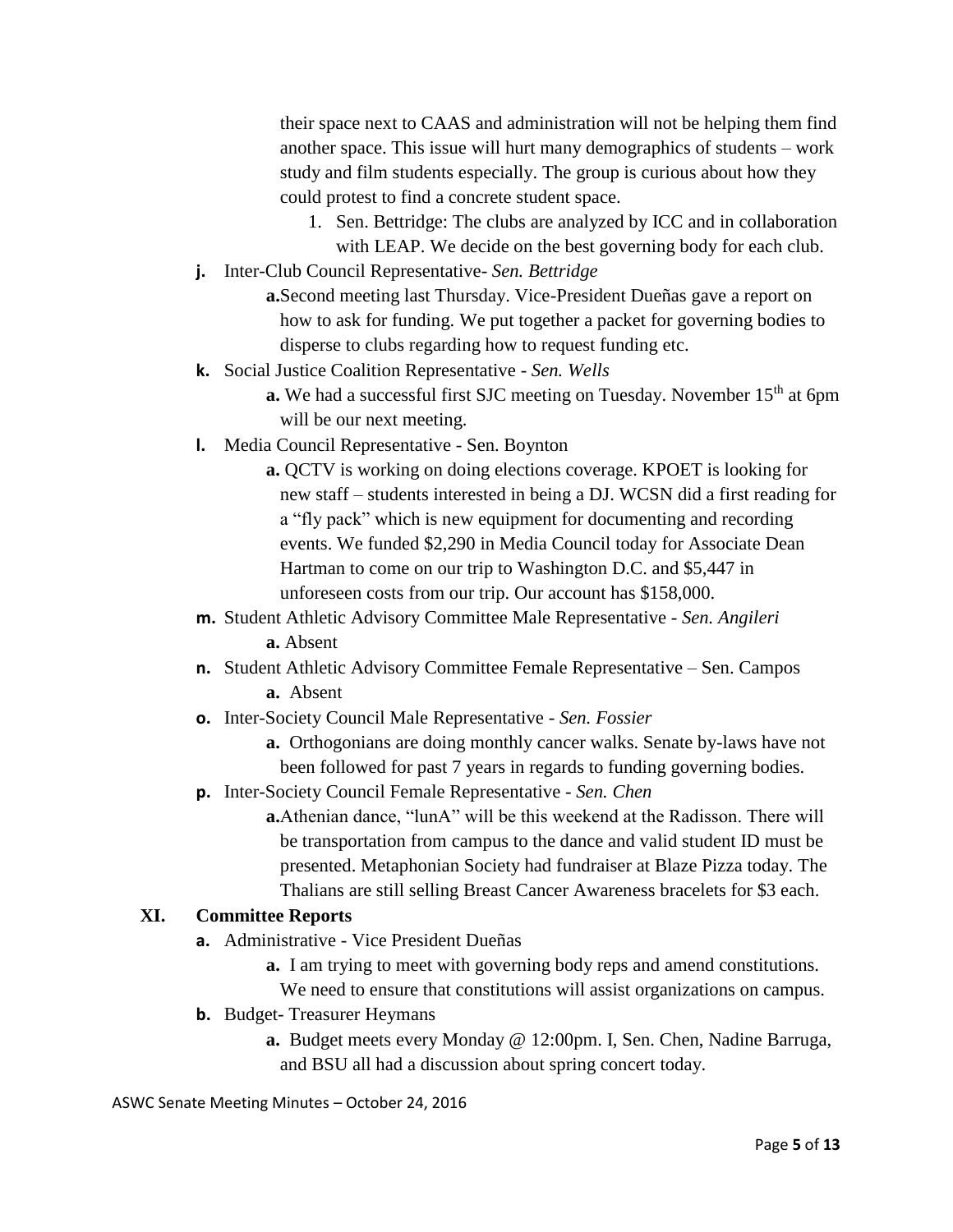- **c.** Campus Relations- Dir. Manning
	- **a.** We will be meeting Wednesday at 6:30pm in the Senate office.
- **d.** Elections- Secretary Parviainen
	- **a.** If anyone needs help with projects or with their committees please feel free to reach out to me. Elections committee will be rather dormant for the rest of the semester.
- **e.** Program Board Program Board Director Marquez

**a.** Homecoming week was great and was largely successful. The Homecoming Festival was great. There was a large attendance by alumni. Jazmin Ringgold was a great Homecoming Chair – thank you so much! I will be attending the NACA conference on November 10-13 in Ontario.

**f.** Advocacy- President Rashid

**a.** Absent

- **g.** Culinary- Sen. Scriber
	- **a.** The dishwasher is broken and will not be fixed until Jan Term. There is not much else that can be done at this point. The Spot is severely understaffed and are running very thin. If you have been having issues with Bon Appetit catering, please print out an invoice and present it to Culinary Committee – we can discuss with James Dial.
- **h.** Environmental- Rep. McMurray
	- **a.** We are running a food audit tomorrow and Thursday. We will be in the CI collecting food waste from 11-2pm. I am working on talking to James about discount for bringing reusable mugs to the Spot.
- **i.** Student Feedback- Sen. Scurr
	- **a.** Met at Friday at 2pm in the Senate office. We need more student engagement. Our second student forum will be November  $17<sup>th</sup>$  in the Ettinger Lounge. We are doing a Poet TV ad directing students to the Google form for feedback. We are working on a list for all committee meetings for the student body.
- **j.** Academic Affairs- Vice-President Dueñas
	- **a.** All academic clubs will be moved to Sen. Blomso. We are also working on funding for honor societies.
- **k.** Student Finance Pres. Rashid

**a.**Absent

#### **XII. Public Voice**

#### **a. Malik Charles (student)**

**a.** Is there an all-campus intercom? My class was not aware that we had an earthquake drill. Not everyone received the call prior to the evacuation. How are professors notified as well?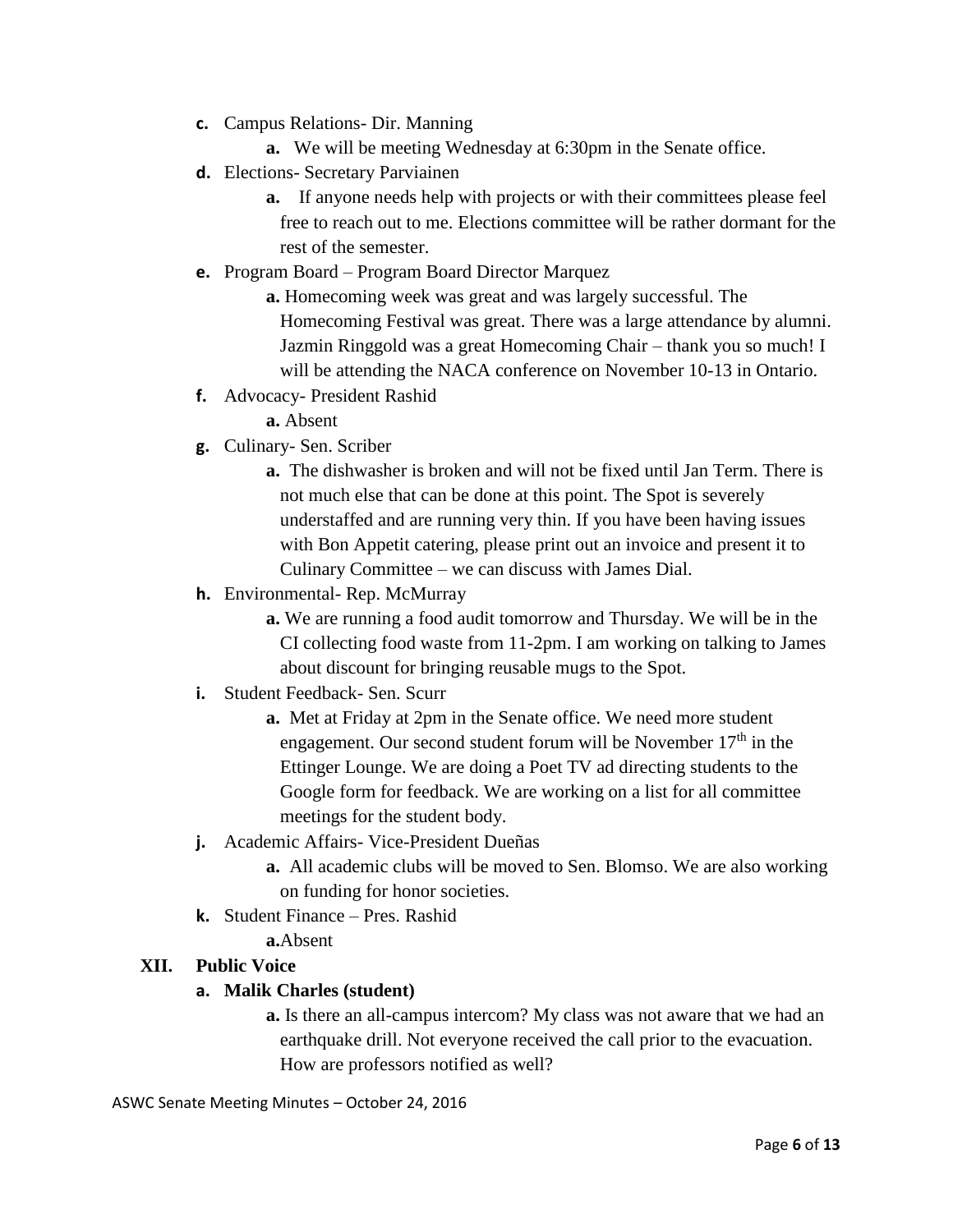- 1. Vice President Dueñas: make sure accurate phone number is on OrgSync – this is which number campus safety uses to get in contact with you for the Emergency Alert System. There are white emergency poles with the blue light atop – these poles have voice over directions.
- 2. Associate Dean Hartman: You should have gotten an e-mail, text message, and phone call about the earthquake drill. Administration does not notify faculty about earthquake drills so that we can evaluate real-life actions during drills.

#### **b. Sean Sternberg (Treasurer of ISC and Franklin Society)**

- **a.** I would like to bring attention to By-Law language (Article 8, Section B). Are the list governing bodies out of date? Have student body fees increased?
	- 1. VP Dueñas: The list is out of date and student body fees have not been raised.
- **b.** I would like to ask Senate to change language, particularly change funding to governing bodies to a percentage. The wording of the by-laws is also extremely poor (missed punctuation, numerous grammatical errors, etc.). So, organizations need to be updated and grammatical errors need to be addressed
	- 1. Sen. Boynton: I think we should write two separate bills one that edits grammatical errors and one bill that focuses on language for funding for governing bodies.

## **c. Matthew Aranda – Career Center**

**a.** Two events this week – JET (Japan Exchange and Teaching program) Thursday 12-1 in the Career Center. You can apply to be a teacher's aide in Japan. First-Year Friday will be on October 28<sup>th</sup> from 11-1pm in the Career Center, lunch will be provided. Next week we have our B2B on Tuesday November 1<sup>st</sup> in the Dezember House. The B2B is on how to apply liberal arts degree in your prospective careers. Professional and Graduate School Fair will be November 3rd from 11-2 in Villalobos.

## **d. Program Board Director Rudy Marquez**

**a.** I was walking to my apartment and almost was robbed by three men of my backpack (on College Avenue). This brings an issue of street lights that are not on along the streets of campus. I would like to see more lighting in the area of the "Desert" parking lot. Campus Safety handled the event very well.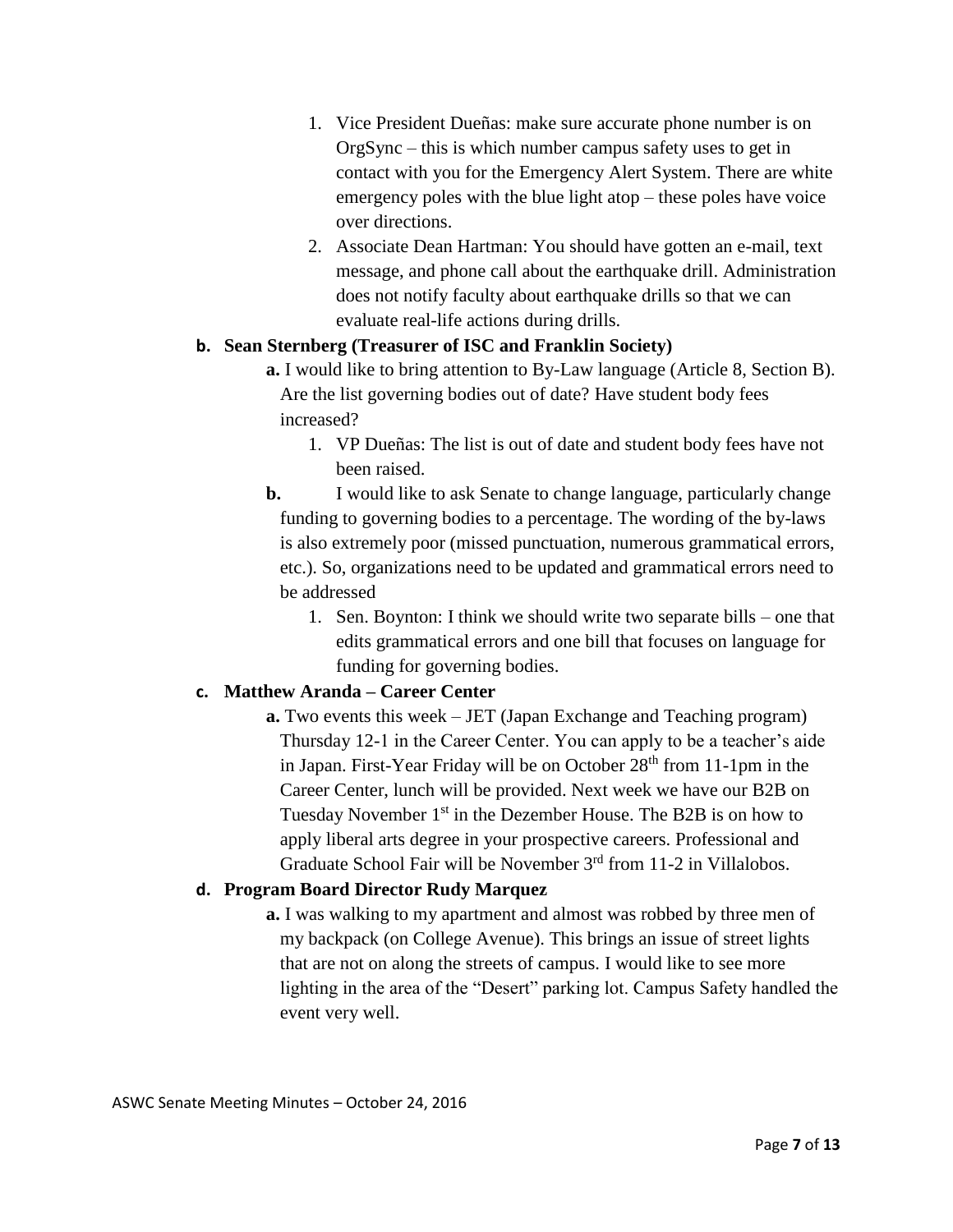- **b.** Associate Dean Hartman: I will be hosting a night walk with facilities and administrators to locate dark areas around campus. I encourage students to join me and/or give me feedback on this issue.
- **c.**Sen. Brown: Campus Security have long delays in picking students up and transporting students to nearby areas. Even though Campus Security advertises their ability to pick a student up anywhere, in a one mile radius of campus, but are not very welcoming when they receive these calls
- **d.** Malik Charles (student): What is considered a priority call? **e.** Associate Dean Hartman: Drug offenses and health and safety issues are considered priority calls.
- **f.** Sen. Vega: I think the customer service needs to be addressed. The person who answers the phone often is not very helpful and have suggested once for me to call an Uber instead of requesting Campus Security to take me home.
- **g.**Vice President Dueñas: Advocacy meets at Fridays at 4pm in the Senate office. I would encourage these questions to be addressed there.
- **e.** Sen. Boynton moves to close meeting with request of Josh Hartman's presence
- **f.** Sen. Wells rejects on the notion that there is sensitive information that should be addressed later in the meeting – regarding the voting procedure of the table.
- **g.** Sen. Boynton requests to proxy votes to another senator (Sen. Wells) because she has been up all day and last night via traveling issues from Washington D.C. **a.**Rep. McMurray: I can read the notes you have and representing your

needs seeing as though I am a non-voting member.

- **b.** Vice President Dueñas: When we have five senators missing, we lose quorum. One will be leaving early, and if Sen. Boynton leaves, we will lose quorum. Should we allow SAAC representatives to send in votes if they are not here, because they miss frequently? What precedent will this set? We will take a 5 minute recess to discuss the vote and reconvene at 9:55pm.
- **c.**Vice President Dueñas declares a closed session to discuss voting procedure
	- 1. The table needs to vote to suspend the rules of the by-laws because they do not allow for proxy voting. Proxy voting powers means that another senator has the power to vote as another senator.
	- 2. Sen. Wells: Senator Bettridge last week was sick in the hospital and could not proxy her vote. This may set a bad precedent.
- **d.** Table decides not to proxy vote and to address this issue in Administrative Committee. The meeting reopens at 10:01pm.

## **XIII. First Readings**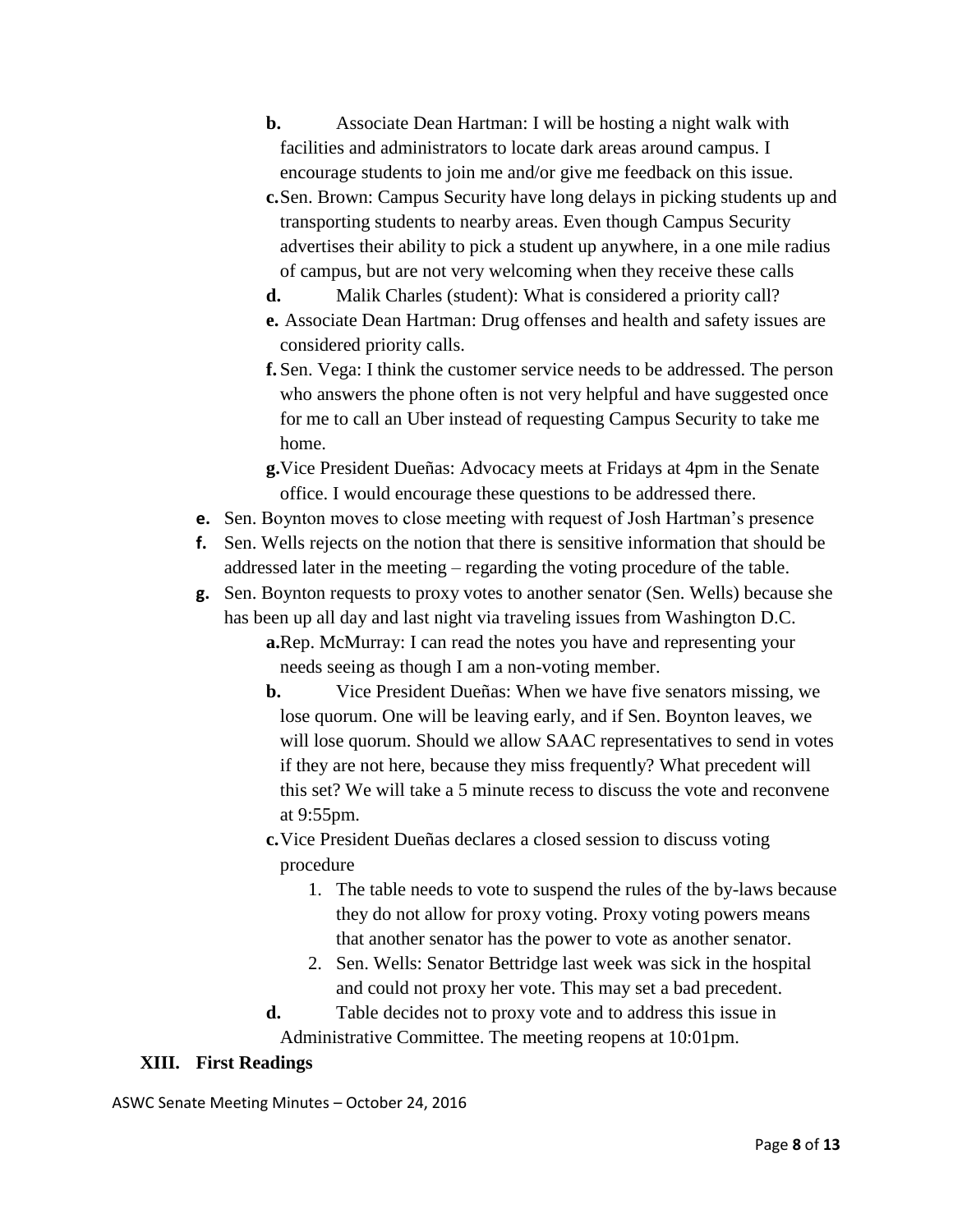#### **a. Penn Rush – William Penn Society**

**a.** Requesting \$150 for food in the Azusa area. The rush will be on November  $5<sup>th</sup>$ .

## **b. Sachsen Rush – Sachsen Society**

**a.** Requesting \$150 for food. The rush will be on November 10<sup>th</sup> in Villalobos from 6-9pm.

#### **c. Whittier College Concert – ASWC ("Whittfest")**

**a.** Requesting \$40,000 (\$27,000 from the general account and \$13,000 from the reserve fund) for a spring concert to be held at the football stadium (expecting 2500-3000 participants). There has been a committee created to bring Whittier College its first concert. Over 350 students voted on the OrgSync poll. The committee ("Whittfest") is consisted of Debbie Allison (LEAP), Jazmin Ringgold (student), Keelin Bettridge (student, ASWC Senator), and Associate Dean Hartman. This event will attempt to increase collaboration among students and administration, put Whittier on the map, and bring together students from all backgrounds. Media Council, LEAP, Residential Life, ISC, and SJC are some of the bodies involved. 9 different departments on campus are donating funds and providing ideas on the event. Students will be charged \$15 for students. Alumni, students, and 500 guests will be allowed to come. The event will need to be fast-tracked so that an artist can be booked as soon as possible – by the end of the week to be exact. The committee has met with athletics administrators, Whittier PD, LA County, and the City of Whittier. The production company who has been hired works with Coachella.

**b.** Rep. McMurray: How will ticket sales work?

**c.** Associate Dean Hartman: We will use a third party venue to purchase tickets to the event. You will need to fill out a guest form for your guest. Students are limited to one guest.

- **d.** Sen. Blomso: \$13,000 will be about half of our reserved account. Will there be any long term efforts to keep this event alive for future years?
- **e.** Jazmin Ringgold: This can be an event that can be planned well for in future years. Certain departments and organizations can be responsible for putting this event together in the future.
- **f.** Funds generated from ticket sales will go back into paying for the concert. If any profit is made, it will be divided between Senate and Media Council.

**g.**Sen. Fossier: What are your thoughts on parking?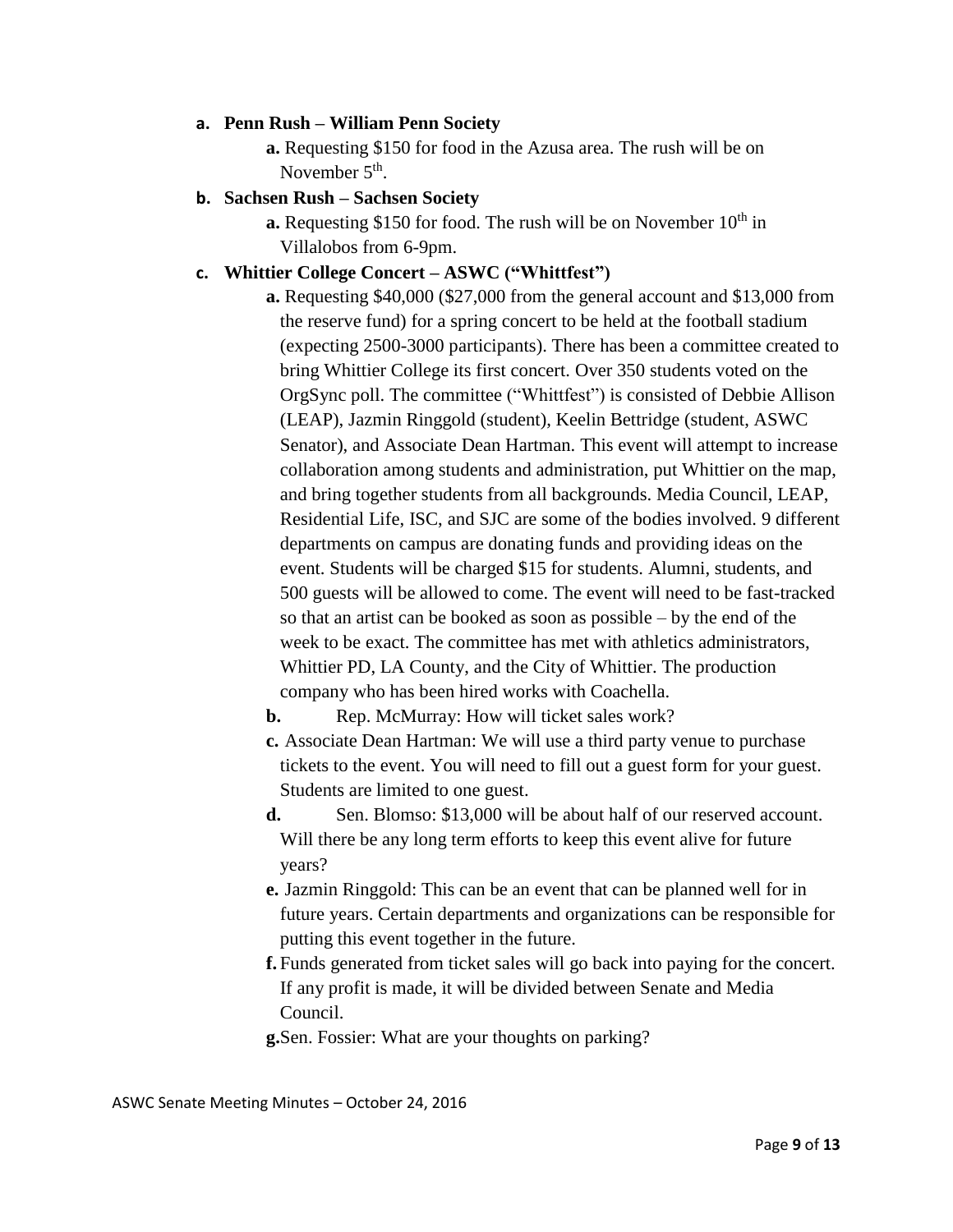- **h.** Associate Dean Hartman: We will be working with Whittier PD to work on parking and traffic control.
- **i.** Secretary Parviainen: How much will tickets be?
- **j.**Jazmin Ringgold: Guest tickets will be \$25 and alumni and faculty tickets will be  $\$20$  – student tickets will be \$15.
- **k.** Sen. Blomso moves to fast-track event
- **l.** Sen. Vega seconds the motion and the event is moved to Daily Calendar Considerations section "e."

## **XIV. Daily Calendar Considerations**

#### **a. Paragonian Society Rush – Paragonian Society**

- **a.** Rush will be on October 30, from 10-5pm in China Town. Requesting \$100 for Metro passes and \$50 for snacks.
- **b.** Sen. Laguna moves to fund event in requested amount

**c.**Sen. Blomso seconds the motion

## **b. ASA Spike it Up – ASA**

- **a.**This event will be held October 27<sup>nd</sup> from 3-6pm in the Upper Quad. Requesting \$230, recommended \$50.
- **b.** Sen. Blomso moves to fund event in requested amount **c.**Sen. Laguna seconds the motion

## **c. Math Club Funding – Math Club**

**a.** No representative to speak on event

# **d. BSU Hair Symposium – BSU**

- **a.** Requesting \$2,700 and recommended \$2,700 for a hair symposium on November 18<sup>th</sup> and 19<sup>th</sup> in Club 88. Club 88 is more media friendly and clean-up friendly than Villalobos. Sandwiches will be provided all day as well as dinner for those who cannot eat dinner while getting their hair done. We will have fliers on campus and will be posting a schedule on Orgsync. Professor Delfin will be presenting at the event on black culture and hair.
- **b.** Sen. Bettridge: Make sure that you are in compliance with new flier policies on campus when advertising.
- **c.** Sen. Blomso moves to fund event in requested amount
- **d.** Sen. Scurr seconds the motion
- **e.** Whittier College Concert is moved to Miscellaneous Business on a vote by Sen. Brown so that we can hear the Equal Funding Bill (11:14pm).

## **XV. Miscellaneous Business**

## **a. Equal Funding Bill**

- **a.** Sen. Bettridge moves to pass the Equal Funding Bill
- **b.** Sen. Wells seconds the motion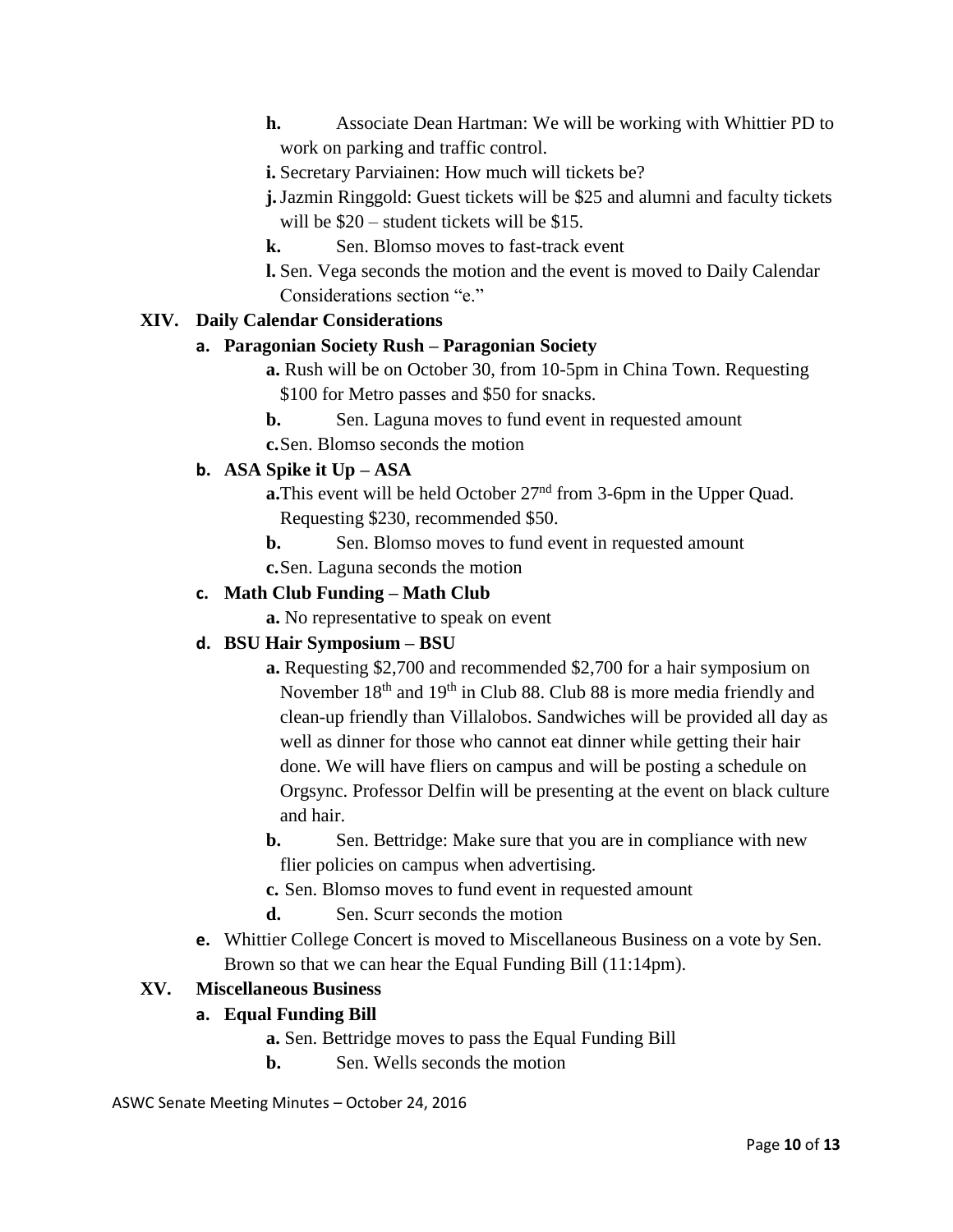- **c.** Sen. Blomso moves to pass bill with an addendum in fourth line of the bill
- **d.** Sen. Scriber moves to pass the bill

**e.** Sen. Scurr seconds the motion

**f.** Sen. Chen moves to relocate the bill to a new section of the funding code **g.**Sen. Vega speaks on passing the bill and keeping it in its intended spot of the funding code

- **h.** Sen. Blomso the thesis of this bill is to ensure equal funding and membership within clubs
- **i.** With a unanimous vote, the bill is passed
- **b. VPS**
- **a.** VPS is asking ASWC Senate for support in asking administration for an adequate move out time of two weeks. Their location has been taken by CAAS to give students with disabilities an adequate environment to take exams. We would like to ask for Jan Term as an adequate time to find a new location for VPS.
- **b.** Dir. Manning: Were you active in conversations about losing your space? Are you still advocating to keep the space you currently have?
	- 1. Representative Luis Manzo (VPS, Senior Executive): We were brought into these conversations about two or three weeks ago and were informed that these plans have been in the making for the past year. Dean Darren Good offered Wardman Hall as a new location for VPS. This location will not work because it is not accessible for students with disabilities and our high-tech expensive equipment may get broken in the move. Our equipment might also not fit in the proposed location. Dean Good also proposed to share the space with CAAS so that half the room will be VPS and half of the room will be used for test-taking. We are being required to move all of our equipment out of the room and if we do not move, VPS may get suspended from campus and will lose access to VPS room.
	- 2. Sen. Scriber: Students with work study get to work in VPS. If they are not able to work there, will they lose their opportunity to make money?
	- 3. Sen. Brown: VPS has deadlines to work towards. They have projects with the surrounding Whittier community as well as with Poet Alumni. If VPS does not have an adequate work environment, how will they reach their goals? How much money will be lost in this process?